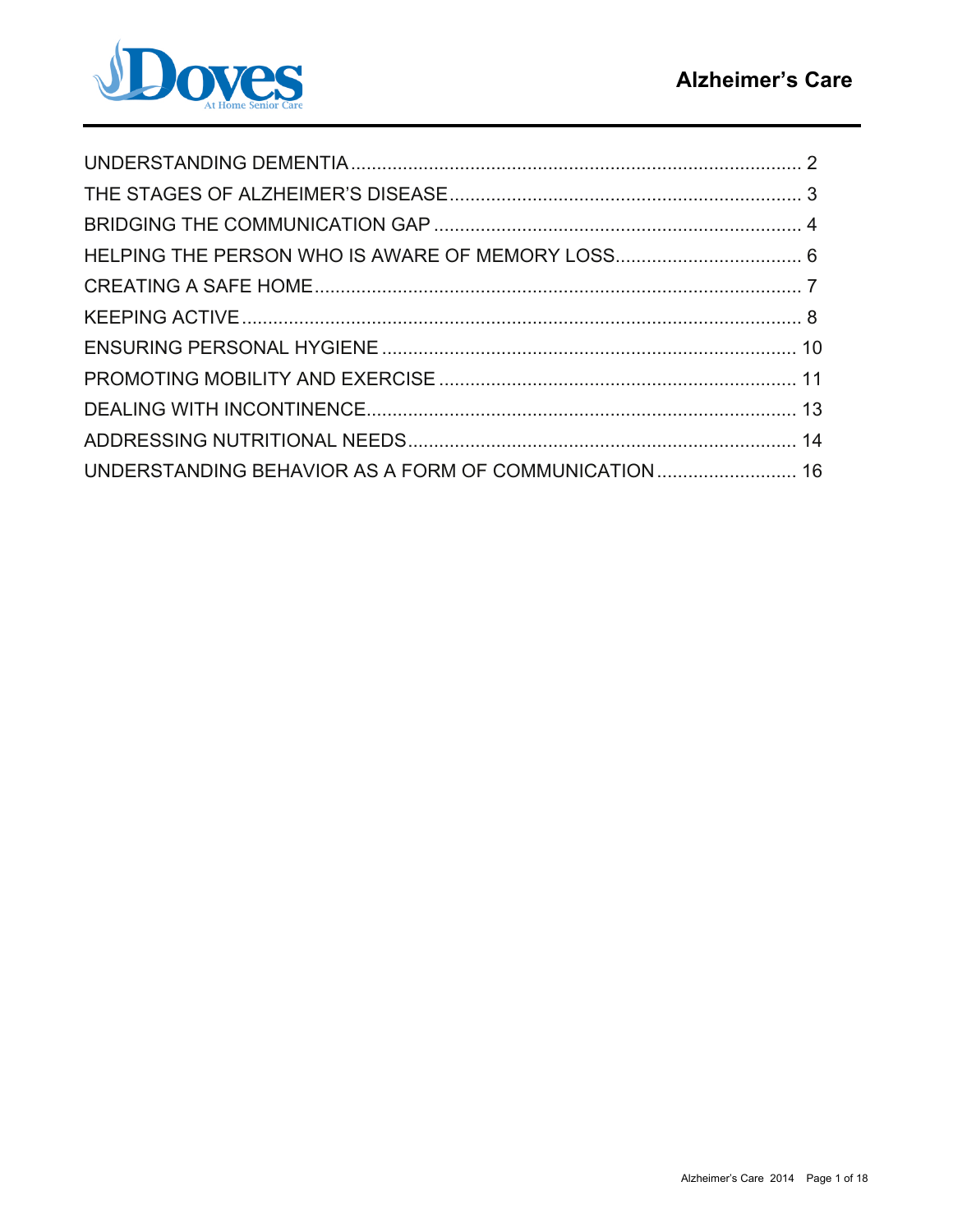

# **UNDERSTANDING DEMENTIA**

Many people are afraid to discuss changes they may be noticing in either their own or someone else's behavior. There can be confusion about whether such changes are due to normal aging or due to the onset of a disease. This document describes common symptoms of dementia; the evaluation that determines the cause and diagnosis; and explains different types of dementia.

#### **What does dementia mean?**

Dementia refers to a gradual decline in memory and other cognitive functions. It is a broad term describing a widespread problem in brain function. The symptoms of dementia interfere with an individual's daily activities. These symptoms can include, but are not limited to:

- $\div$  Forgetting events, names, places.
- ❖ Repeating questions.
- Difficulty finding words or putting thoughts in conversation.
- \* Problems managing money or balancing a checkbook.
- $\div$  Getting lost in familiar places.
- Trouble doing work or routine tasks.
- ❖ Personality changes.

There are many causes of dementia, Alzheimer's disease being the most common. It is important to look for the cause of dementia, so a diagnosis can be made and appropriate treatment started.

#### **Is dementia a normal part of aging?**

Contrary to popular thinking, dementia is not a normal part of aging. Most people over age 60 never show signs of cognitive decline. Although the likelihood of dementia increases with age, dementia affects only a minority of older people. It is true that as a person gets older, it takes longer to learn something new. However, once an older person has learned something new, it should be remembered as well as when the person was young. When there is a pattern of failing memory, it is considered abnormal and should be evaluated as a medical problem.

#### **How is a diagnosis made?**

Determining the cause of dementia requires a thorough evaluation. The evaluation may include blood tests and a brain scan. If some tests have been done previously, it may not be necessary to repeat them. The various components of a comprehensive evaluation are described below.

#### The history:

Getting a complete medical history is the first step in the evaluation. This entails an interview with the individual and their spouse, relatives or close friends. Interview questions are designed to determine the onset of any cognitive or behavioral changes. It is important to know if there is a history of head injury, loss of consciousness, seizure, stroke, diabetes, thyroid disease or alcoholism. In addition, information about the person's education, work, and family history will be collected.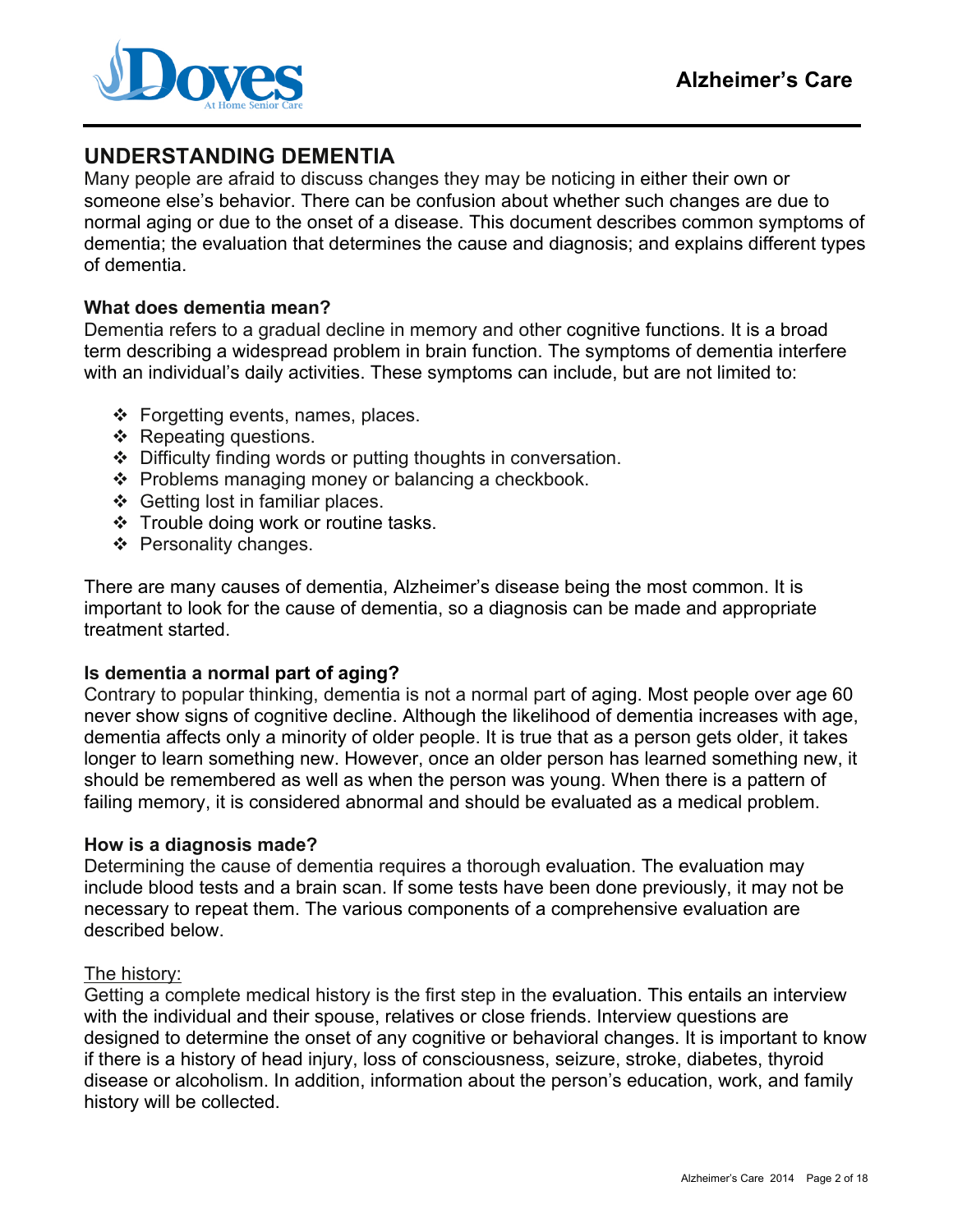

#### Neurological examination:

The purpose of a thorough neurological examination is to look for any physical findings that may account for cognitive and/or behavioral changes. Illnesses such as stroke, tumor, or Parkinson's disease may cause brain changes that mimic Alzheimer's disease. Brain functions that are typically tested include: memory, language, perception, orientation and motor skills.

#### Laboratory tests:

At the discretion of the clinician, certain laboratory tests and brain scans may be indicated. These may include blood work, scans of the brain, such as a CT, or MRI.

# **THE STAGES OF ALZHEIMER'S DISEASE**

Families often ask which stage of Alzheimer's disease their relative is in. Although we can identify and describe stages of the disease, it is important to remember that the disease develops differently in each person. Some people may appear to change very little over a period of many years, while others show a rapid decline within just a few years. The reasons for these differences are not yet understood.

Although each person progresses at a different rate, a description of general patterns of dementia may help determine suitable activities and resources.

#### **Early stage/mild impairment**

- Impairment of recent memory is usually the hallmark of the disease in this stage. People with early-stage dementia often write down reminders as a means of maintaining their independence as much as possible.
- $\cdot$  The person may have difficulty performing calculations, integrating a lot of information, following multiple steps or directions and making complex decisions.
- $\cdot$  The person may be unable to perform certain household tasks or job responsibilities. Decision-making, handling multiple duties and operating machinery may be too difficult to do well or safely.
- $\cdot$  Problems develop in handling finances such as preparation of taxes, payment of bills or maintaining a checkbook.
- Although driving skills may become impaired, each case of driving safety needs to be assessed on an individual basis.
- $\div$  The person with dementia may feel more comfortable in smaller groups and with wellknown family and friends in familiar surroundings. The individual may be aware of their impaired memory and fearful of embarrassing themselves in social situations.

Although dementia imposes limitations, the person with early-stage symptoms is still able to enjoy many normal activities. Family members should emphasize the person's remaining abilities instead of focusing on the impairments.

#### **Middle stage/moderate impairment**

- $\div$  The person often repeats questions.
- Difficulty with written and spoken language becomes more prominent. For example, trouble finding the right word in conversation may increase.
- Getting lost or disoriented in familiar surroundings may occur.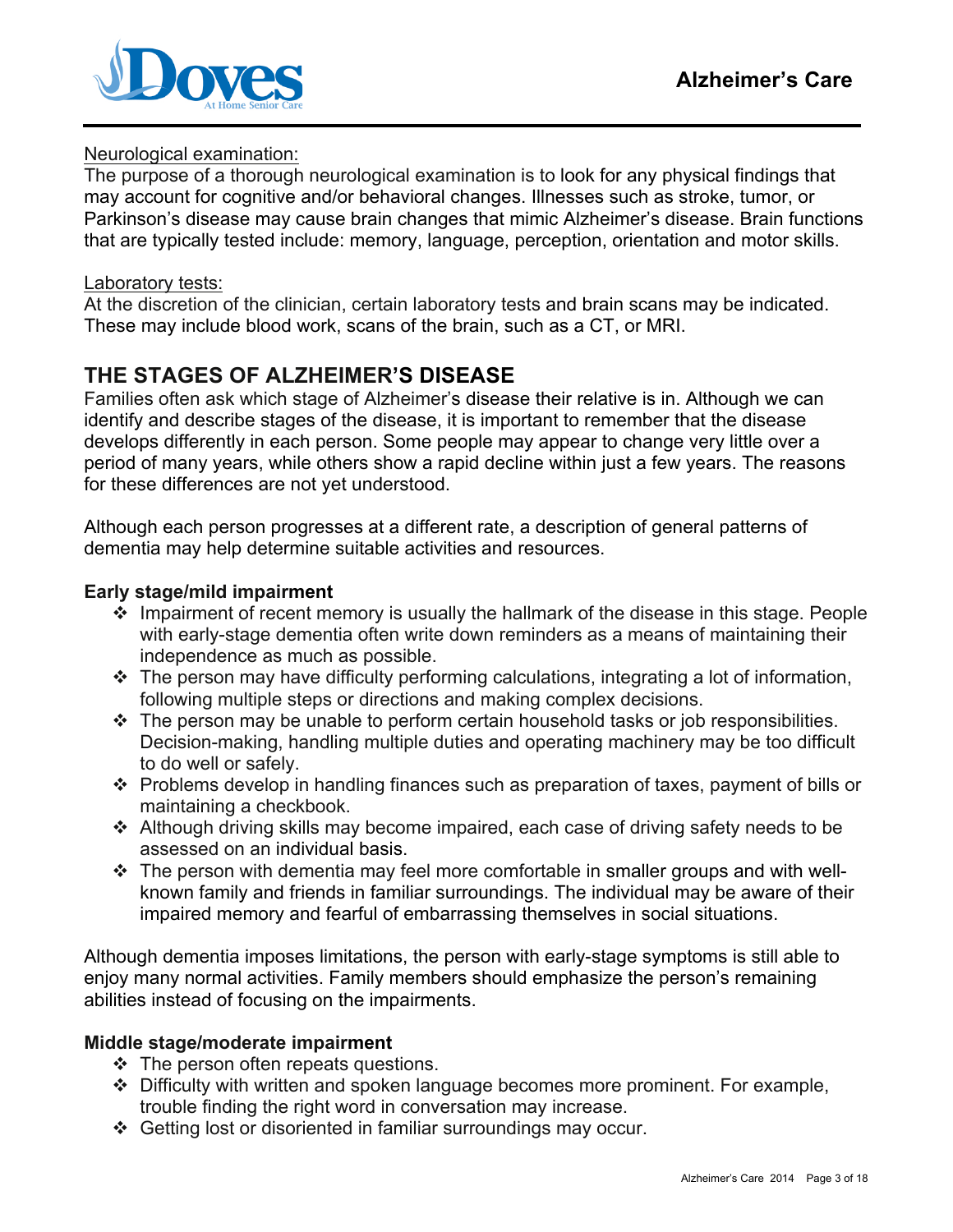

- Understanding concepts such as time and other abstractions may become more difficult.
- $\cdot \cdot$  The person becomes unable to manage personal grooming and hygiene. At this point, you may need to take a more active role in assisting the individual to initiate and follow through on certain tasks such as bathing and brushing teeth.
- Losing things or hiding things may become problematic.
- $\cdot$  In this stage, frustration or agitation may arise around certain situations. For example, when the person misplaces items such as keys, others may be blamed for "taking" the objects. Poor memory and misperceptions about the environment may lead to agitated behavior.

#### **Late stage/severe impairment**

- $\div$  This stage is characterized by the inability to remember even the most basic things. Short-term and long-term memory are profoundly impaired.
- $\div$  Language may be reduced to a few basic words.
- $\div$  Incontinence (first of urine and then of bowel) usually occurs.
- $\div$  The person ultimately becomes totally dependent and must be assisted with all tasks such as bathing, dressing and eating.
- $\div$  Communication with the person must be carried out in very simple terms using short sentences, commands and gestures.
- ❖ Mobility may become unsteady or may be lost altogether.

Even in this late stage, a person with dementia is able to respond to emotions of happiness, anger and love. Although the words you use to express these emotions may not always be understood, you can communicate how you feel by nonverbal means such as touch and gestures.

# **BRIDGING THE COMMUNICATION GAP**

Dementia affects communication in many complex ways. Understanding these changes will help keep alive your relationship with the person with dementia. Learning new ways to communicate should also make your role more meaningful and less frustrating. You may find that the person's capacity to communicate fluctuates from day to day or with different people. The person's ability to communicate is affected by the following:

- Difficulty finding the right word when speaking and difficulty understanding the meaning of written and spoken words.
- Having a limited attention span, which makes it difficult to follow lengthy conversations or multiple step instructions.
- $\div$  Losing train of thought when listening or talking.
- $\div$  Difficulty remembering the steps in common activities, such as cooking a meal, paying bills or doing laundry.
- Difficulty filtering out background distractions that seem to compete for attention (radio, television, telephone calls, the conversations of others in the room).
- Getting frustrated if communication isn't working.
- Being hypersensitive to nonverbal aspects of communication such as gestures, touch,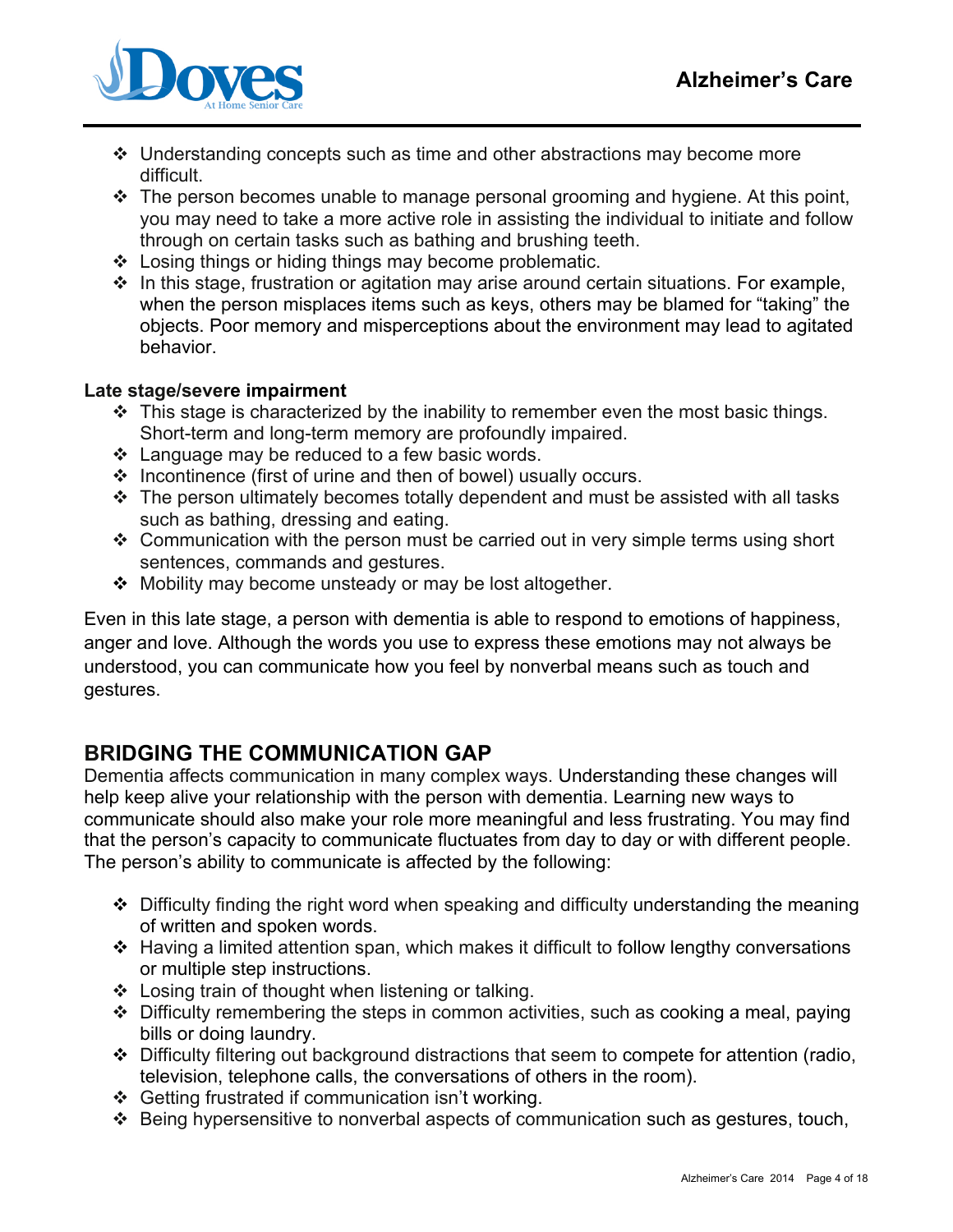

tone and volume of voice.

 $\div$  Reverting back to a native language if English is a second language.

#### **Making communication easier**

No suggestions for improving communication work all the time with every person. Experiment with different methods of communication before settling on those that work best. Your methods will change as the disease progresses over time. Don't modify your way of communicating with the person unless you find that they can no longer understand you.

It's easy to slip into the habit of only communicating about tasks and the issues of day-to-day care. People with dementia, like all of us, have basic human needs: to feel safe, cared for and valued. Encourage a dialogue as long as possible. This helps the person with dementia maintain self-esteem long into the illness. Keep these suggestions in mind:

- $\div$  Establish eye contact to get the person's attention first, before proceeding with what you have to say.
- ❖ Offer simple, step-by-step instructions.
- $\div$  Ask questions that require a yes/no answer.
- Repeat instructions if necessary and allow more time for a response.
- If words alone don't convey what you want, try a different approach: show the person and use touch to gently guide them.
- $\cdot$  Try using different words to convey what you want. Perhaps the appropriate word in the person's native language would work.
- $\cdot$  If you find yourself becoming too frustrated, drop the effort as calmly as you can and return to it when you're in a better frame of mind.
- $\cdot$  If verbal communication fails, try distracting the person. Instead, offer a pleasant activity like a snack or a ride around the neighborhood.
- $\cdot$  Ignore angry outbursts if you can't think of a positive response.
- Be aware of your whole approach: tone and volume of voice, facial expression and body posture.
- Try not to correct or dispute "errors" in memory. Avoid saying "Don't you remember?" or "I told you..."
- Begin your conversation socially. Winning the person's trust first can often make a task much simpler.
- Your manner should be warm, affectionate and matter-of-fact.
- $\div$  Allow sufficient time for a familiar activity and try not to rush it.
- Avoid criticizing mistakes. Instead say, "Let's try this way."
- \* Support each effort or attempt, even if the results aren't completely satisfactory. Say, "Thanks for helping."
- $\cdot$  Be aware of how the person responds to you. These clues may give you important feedback that will help you detect a problem before it develops and allow you to adapt your communication.
- $\div$  Be open to the person's comments and concerns even if these are difficult to hear.
- Sometimes "problematic behaviors" are a way of keeping control of daily life or expressing frustration. Let the person make some decisions and stay involved.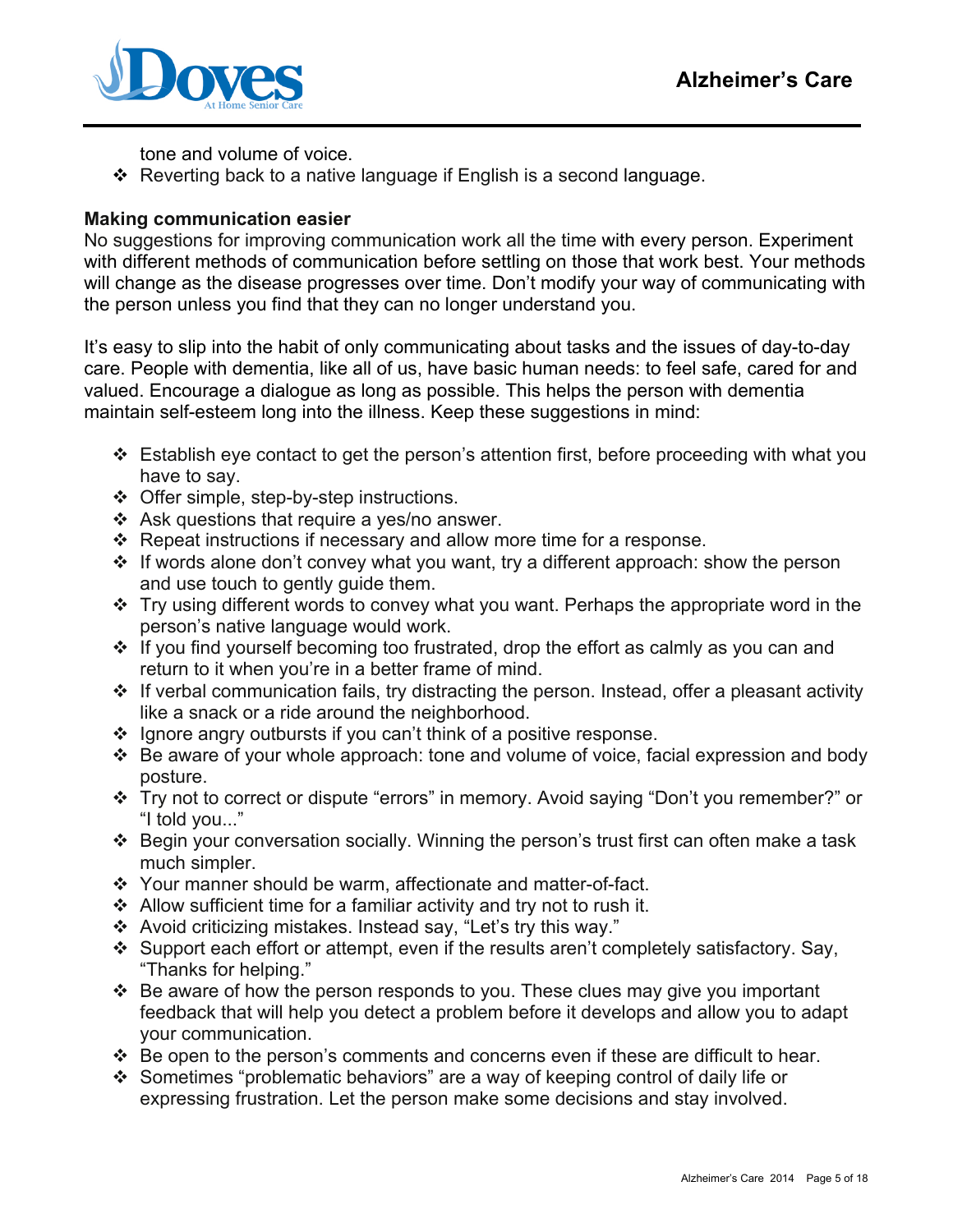

The book, Understanding Difficult Behaviors, gives good advice about how to communicate with persons with dementia. The authors break their chapter on communication into seven parts: focusing on tone, topics of discussion, complexity of conversation and tasks. Below is their list of "things to do" with persons with dementia:

- $\div$  Don't argue with the person.
- Don't order the person around.
- Don't tell the person what he or she can't do. State directions positively instead of negatively.
- Don't be condescending.
- Don't ask a lot of direct questions that rely on a good memory.
- $\div$  Don't talk about the person in front of them.

A man with Alzheimer's disease, quoted in the book The Loss of Self, seems to express the feelings of many people with dementia:

"No theory of medicine can explain what is happening to me. Every few months I sense that another piece of me is missing. I can only think half thoughts now. Someday I may wake up and not think at all . . . not know who I am. Most people expect to die someday, but whoever expected to lose their self first? I am hungry for the life that is being taken away from me. I am a human being. I still exist. I have a family. I hunger for friendship, happiness and the touch of a loved hand. What I ask for is that what is left of my life shall have some meaning. Give me something to die for! Help me to be strong and free until my self no longer exists."

# **HELPING THE PERSON WHO IS AWARE OF MEMORY LOSS**

It was once commonly thought that people with Alzheimer's disease were unaware of their memory loss. We now know that some people with dementia show a great awareness of their disease, while others are completely unaware. There is little research to help us understand which individuals are aware of their symptoms and how we can help them cope with this awareness.

Some people may deny anything is wrong with their memory. Such denial may be their way of covering up or compensating for their cognitive deficits. On the other hand, some people simply forget that their memory is impaired. These people do not remember that they do not remember! Such a notion may be hard to grasp for those of us who take memory for granted. Our own reluctance to approach people who have dementia and inquire about their feelings may be a roadblock to their acceptance of memory loss. If the person needs to talk about the changes they are noticing, take time to listen. Be as honest and sensitive as you can. Following are other ways you can help:

- $\cdot$  Many people with dementia want to share what is happening to them, particularly when they notice problems doing once-familiar things, such as balancing the checkbook or preparing a meal. Take time to listen.
- $\div$  Because of difficulties with word-finding, the person may need your patience as they try to put feelings into words. Help them find words, but don't force a conversation.
- $\div$  Remember that as the person loses verbal language skills, they will rely on certain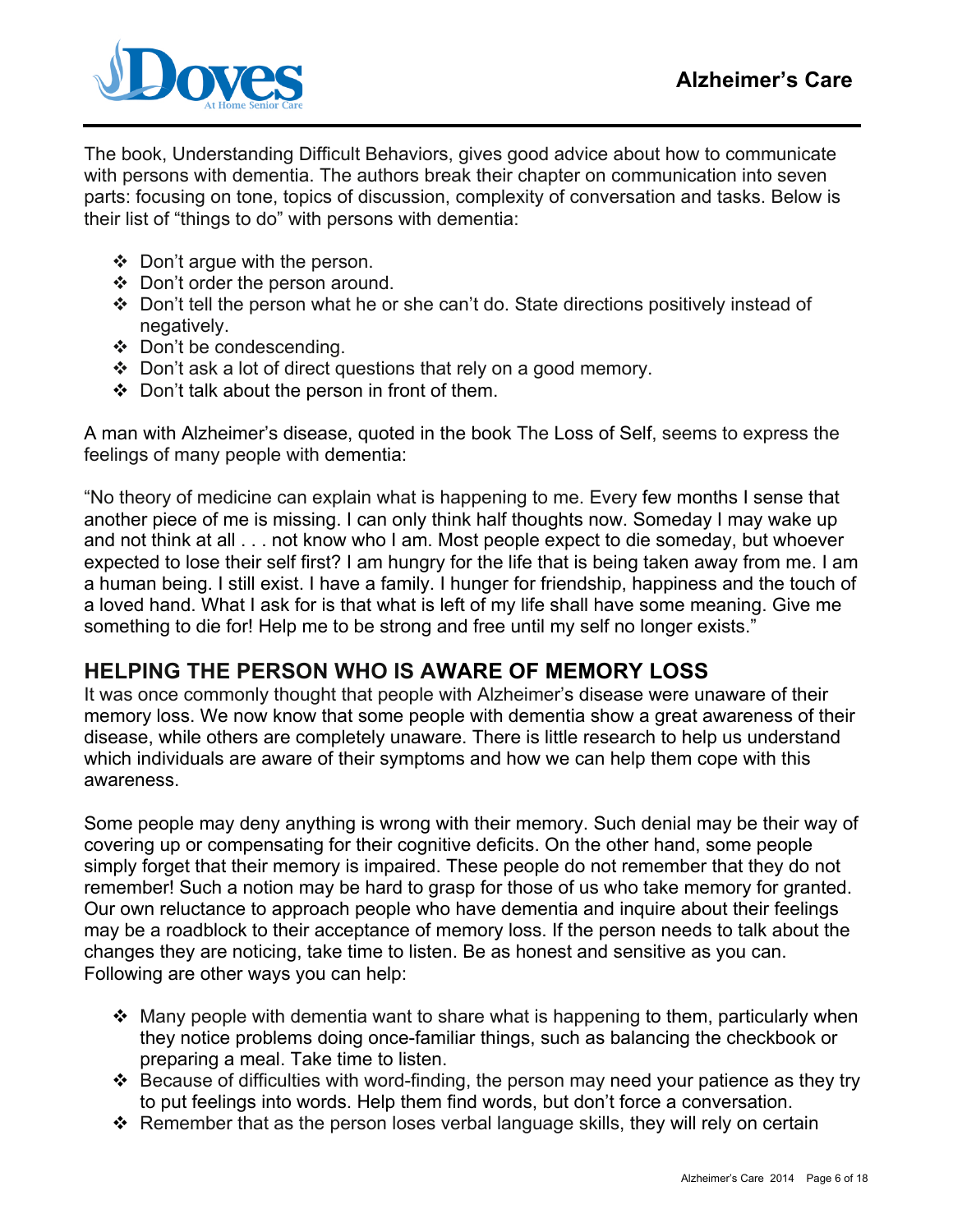

behaviors to communicate thoughts and feelings. It may be helpful to say out loud what the person may be experiencing. Ask "Are you frustrated right now?"

- Find out about support groups in your area for people diagnosed with Alzheimer's disease. The Alzheimer's Association has developed such specialized groups through its local chapters.
- Ask your local Alzheimer's Association chapter or a health care professional about books and articles written by people with dementia. Many videotapes also describe Alzheimer's disease from the perspective of someone with the disease.
- $\div$  Your efforts to acknowledge and support the emotional needs of the person with dementia can go a long way towards maintaining their quality of life.

# **CREATING A SAFE HOME**

The environments in which we live or our everyday surroundings are made up of a rich variety of things we see, hear, smell, taste and touch. Though many of us may not pay much attention to our surroundings, we can usually identify things that we find uncomfortable or distressing and take action to correct any situations that cause us discomfort. To block out a noisy street, we can shut the window. If it's chilly, we might put on a sweater. But for the person with dementia, these solutions are not so simple.

Dementia changes a person's ability to understand, interpret and respond to what is happening in the environment. The person may easily be confused by what goes on around them. As a caregiver, one of your most important responsibilities is to monitor the home environment. Start by paying careful attention to how the person responds to the sounds and sights of their surroundings.

#### **Controlling noise and activity**

Noise and activity can confuse and trouble the person with dementia. They may become overwhelmed by noise or not be able to track where sounds are coming from and think what's happening on television is actually taking place in the room. Similarly, when they hear someone talking loudly, they may think they are being scolded. The individual may feel threatened and become tearful or aggressive. Loud noises such as from a hammer or blender can cause stress and confusion. Even certain music may be disturbing to the person. Try as much as possible to limit confusing noise in the environment. Shut off the radio and television when they aren't in use. If noisy activities must take place in the home, see that the person is away during that time. When entertaining guests, limit the numbers of people coming and going at one time to keep commotion to a minimum.

#### **Handling problems with visual stimuli**

Just as noises can overwhelm and confuse the person, so can visual stimuli. Patterns on drapes, floor coverings or clothing may look three-dimensional to the person with dementia. They may try to pick up the "pieces" or trip on a patterned floor. Seeing one's face in a mirror might confuse them and they might also mistake their image for that of another person. Rearranged furniture in a room or the addition of holiday decorations can also be troubling. The key is to keep the environment consistent. Minimize clutter in the person's surroundings. This will help them get around more safely. If mirrors are troublesome, cover or remove them. To prevent slips or falls, remove area rugs or tack them down. If you're installing floor covering,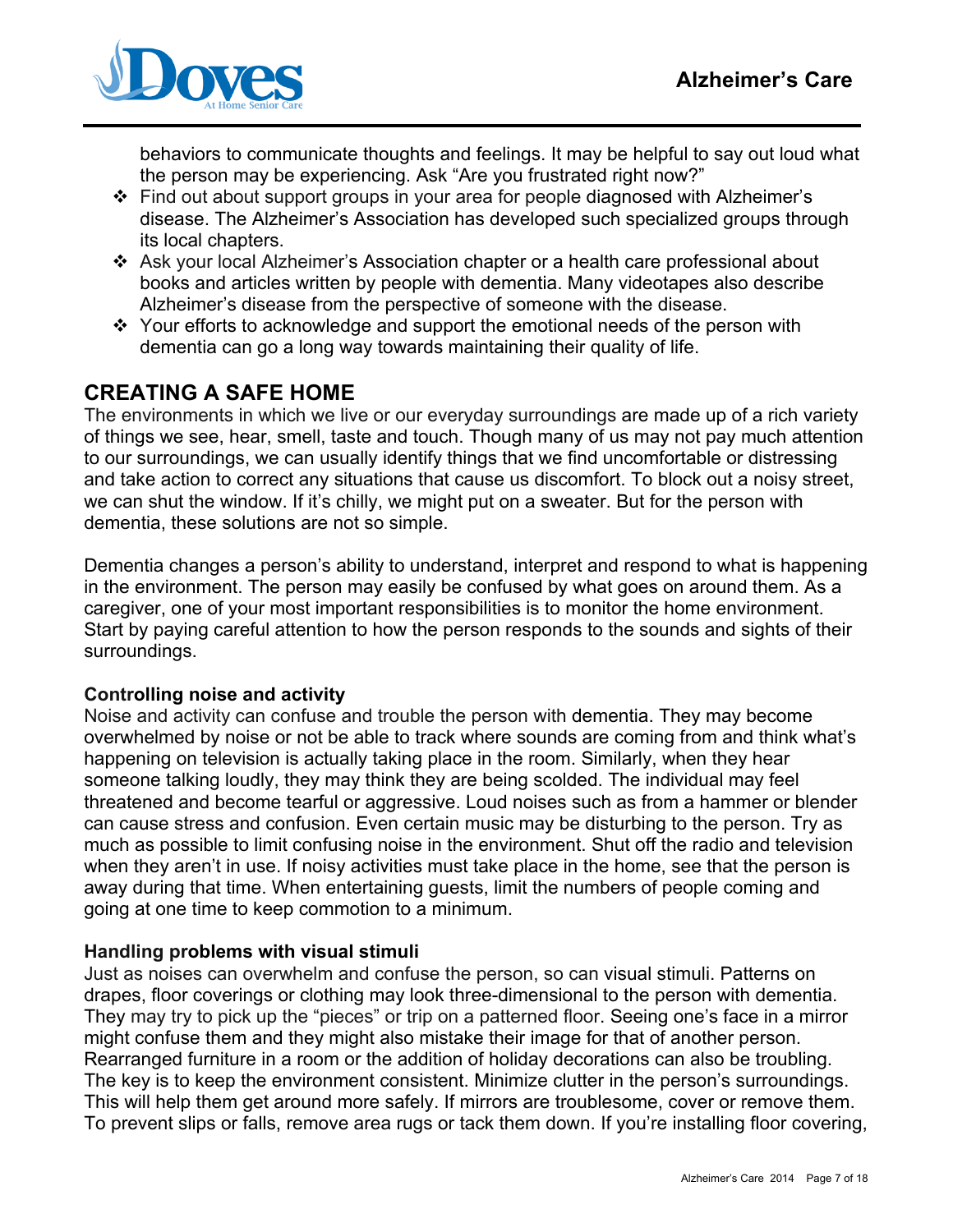

choose a simple pattern not a busy one. Night-lights in the hallways will help the person see at night. An excellent book that is full of practical advice about home safety is Homes That Help: Advice From Caregivers for Creating a Supportive Home.

# **KEEPING ACTIVE**

Persons with dementia need to be active and have meaningful things to do. "Activity" refers to the doing or interaction between the individual and their environment, defined in its broadest terms to include physical, social, and cultural environments. Activities are the tasks that give purpose, meaning, and definition to one's daily life. Working in a kitchen or a yard, reading a book, listening to music, singing a song, watching television, or visiting with a neighbor are activities. Activities also include things related to taking care of oneself, such as bathing, grooming, and eating. Most of these activities are tasks that a person does routinely throughout life and can be done without much thought. Such activities are integral parts one one's day and contribute to feelings of control and mastery.

A person with dementia usually has difficulty deciding what to do each day. The day may appear like a vast space of unstructured time. This may evoke feelings of worry and fear. The apathy and tendency to withdraw from others sometimes displayed by persons with dementia may be related to difficulty with planning and initiating activities and tasks. The person with dementia is not being lazy or unproductive, but may need someone to give structure and direction to their day. Jitka Zgola, an occupational therapist specializing in Alzheimer's disease writes:

"We do things to define ourselves as individuals, to exert control over our environment, and to develop and secure meaningful relationships with others. Alzheimer's disease gradually erodes a person's ability to engage in many of the activities that fulfill these basic psychosocial needs. It then becomes the responsibility of the [caregiver] to offer the [person] alternatives that enable him or her to continue with meaningful activities."

#### **Activity ideas**

There are general types of activities that persons need to be involved in each day. A good variety of activities can be both stimulating for the person with dementia and can be a diversion or help to the caregiver. A balance between household and leisure activities will include social, physical, cognitive and spiritual activities.

#### Household activities:

Washing dishes, sorting mail, clipping coupons, sorting socks, folding laundry, sweeping the floor, polishing shoes, raking leaves, weeding in the garden, watering plants, rolling dough, snapping green beans, sorting recycling materials, sorting cards, are fairly simple work activities that can be done independently or with some assistance. When the person with dementia engages in these activities, it is important to dignify the work and be thankful for their assistance.

#### Music activities:

Music has universal appeal. Listening to a specific song may or may not be familiar to the individual, but it may be enjoyable because of its rhythmic quality and its ability to trigger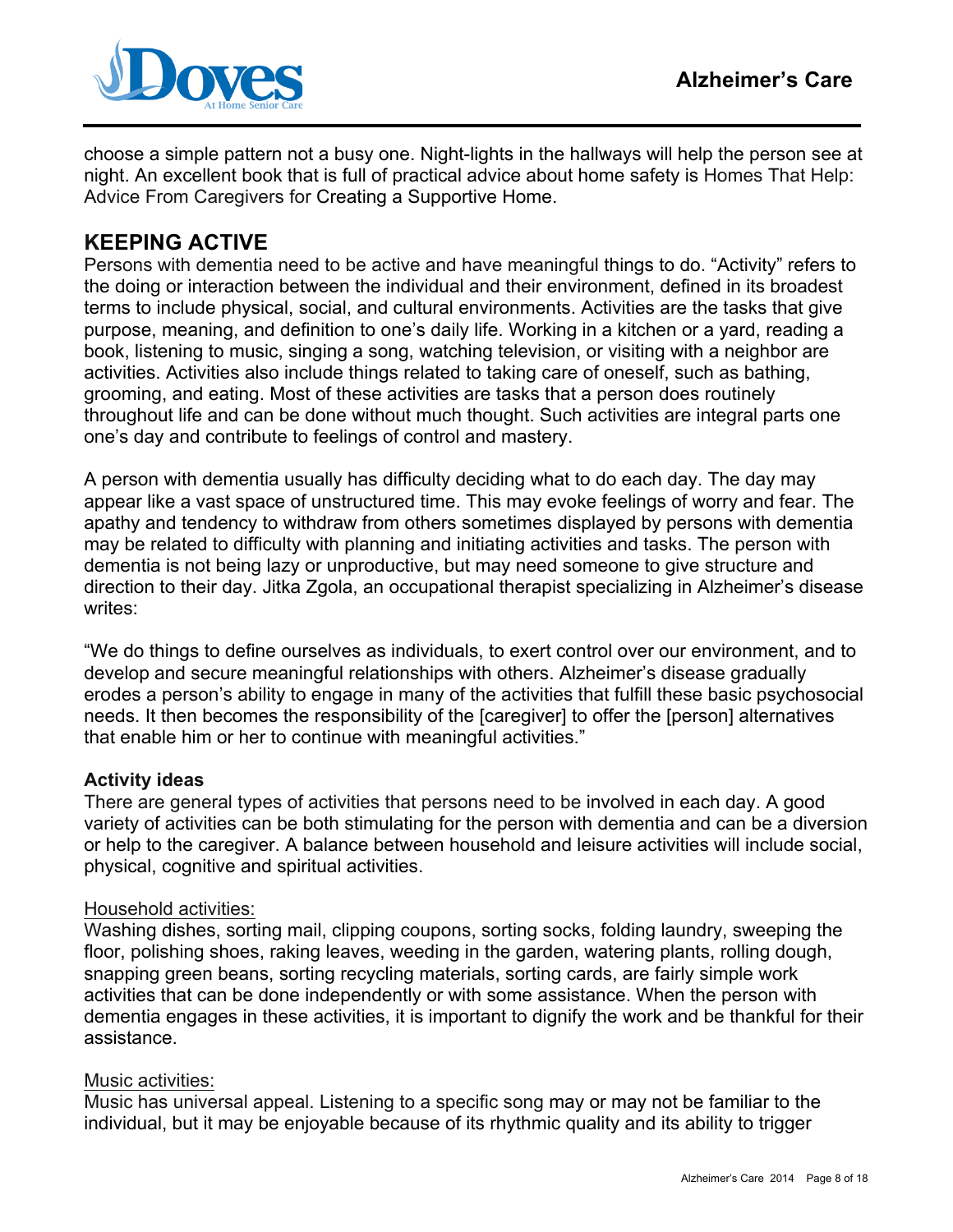

emotions and memories. Musical activities might include playing records or tapes, singing old familiar songs, dancing, reminiscing about the music and past events, or playing musical games like "Name that Tune." Listening to a favorite musical or opera and discussing the story and the composers can be enjoyed alone or together. Consider attending a concert or an afternoon matinee of a musical production. Such activities might also be useful for a visitor unsure about what to do or talk about during a visit.

#### Pets:

There is something magical about the presence of a dog, a cat, or a bird which seems to bring people to life. Pets can offer opportunities for a person with dementia to still enjoy some responsibilities. Being with an animal also increases socialization, decreases anxiety, and provides a nice diversion from the frustration of memory loss. Activities that incorporate the use of such animals can be basic pet care like grooming, feeding, and exercise.

#### Gardening:

Staying connected to nature is an important way to be productive and care for other living things. Working with plants indoors or in an outdoor garden can spur memories of past summer days and enjoyable times spent outside. Planting herbs, flowers, and vegetables can help support remaining talents and provide an ongoing project. Watering the plants each day, discussing their progress, and reminiscing about past gardening experiences make the days fuller and more meaningful.

#### Children:

Staying in touch with children of all ages keeps a bridge between the generations and can often stimulate conversation and memories. Both children and older adults increase their selfesteem, develop mutual respect, and form deeper bonds if they can enjoy their time together. Consider playing simple board games or reading stories or books together. Consider visiting relatives with small children and having young mothers visit with their babies. Walks in the park and school yards provide exercise and trigger conversations about children. Consider attending school or church programs involving young people.

#### Outings:

Early in the disease, outings that were fun in the past should be continued. Consider such outings even as the disease progresses and modify them as needed. Trips can include walks at the zoo, botanical gardens, forest preserves or shopping malls. A swimming pool during a slow time offers great sensory stimulation. You may want to consider using a business card for such public outings that states, "My companion has Alzheimer's disease. Thanks for your consideration." This information can be shared with store clerks and restaurant staff and can make outings more comfortable for all involved. Outings should be carefully planned based on length of the activity, time of day, and destination that allows for maximum success.

#### **Physical Fitness**

Staying physically active is a key component of well-being. Not only does exercise provide physical benefits but it can also improve one's mood. A daily walking routine is one of the simplest and most beneficial physical activities. If the person with dementia walks alone, then an ongoing assessment of safety is crucial. It is a challenge to allow the person with dementia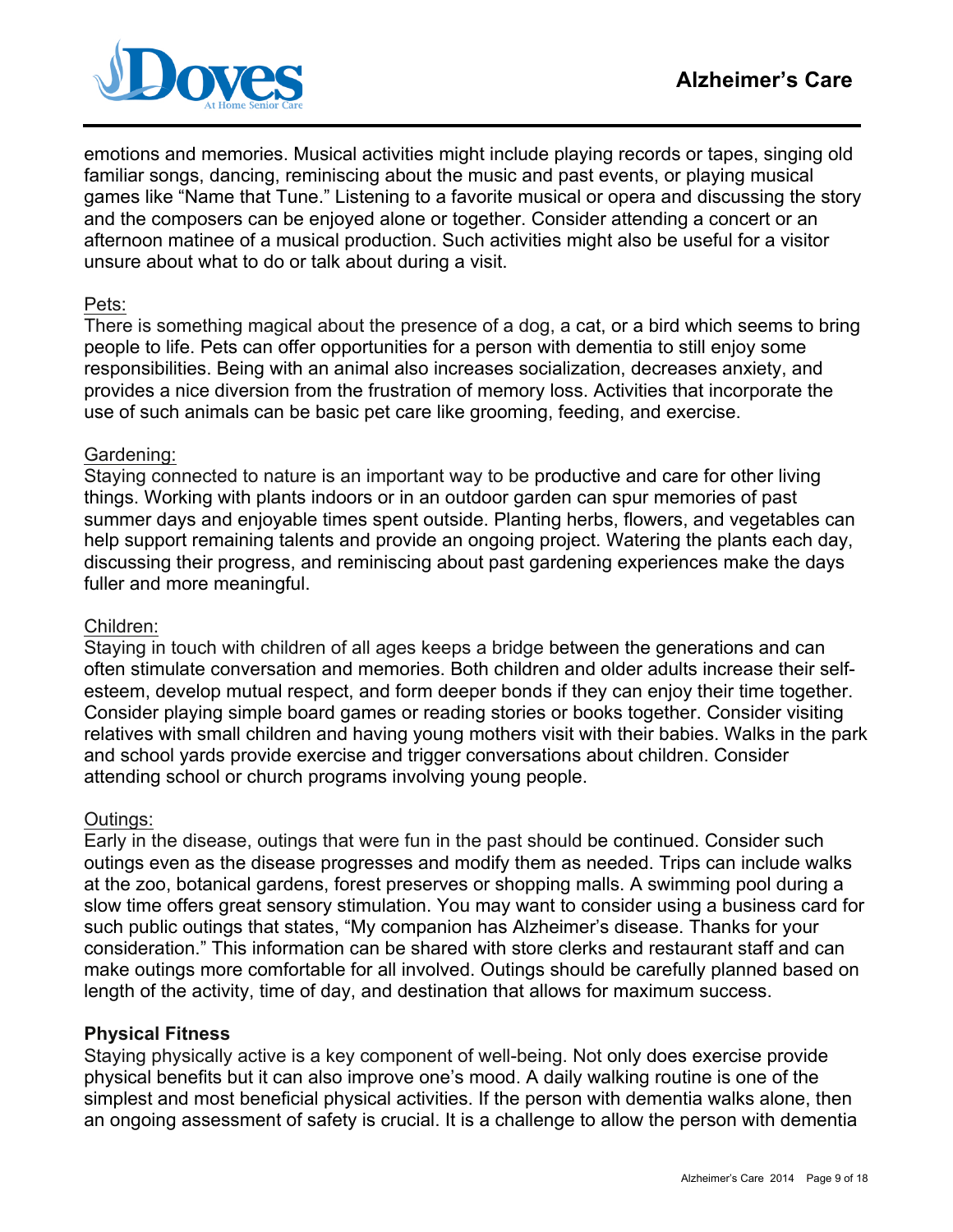

to be independent while at the same time planning for safety. Consider making "Sit and Be Fit" a regular part of a daily routine. This is a TV program that emphasizes range of motion and low-impact aerobic exercise. There are also exercise videos specifically tailored to the exercise requirements of older adults. As in any exercise program, a standard routine should be followed to ensure proper warm-up and cool-down. Exercise should always be followed by a drink of water or juice to ensure proper hydration.

#### **Adapting Activities**

All activities can be designed to meet the abilities and needs of the person with dementia. Whether the person is participating fully or is a passive observer, each activity can be adjusted to meet one's specific needs. The idea of "grading" an activity to suit one's abilities at different stages of dementia is suggested by Zgola in the book, Key Elements of Dementia Care. An example of modifying or "grading" an activity such as baking cookies can be seen at several levels:

- 1. Independent-organizer-doer (e.g., decides on ingredients, shops, bakes).
- 2. Independent-doer (e.g., makes cookies, once the recipe and ingredients are prepared).
- 3. Doer-of-a-specific-task (e.g., measures, mixes and pours, depending on ability).
- 4. Doer-of-a-modified-task (e.g., does a specific step with help or supervision).
- 5. Observer-monitor (e.g., listens for the oven timer to go off).
- 6. Observer-advisor (e.g., tells of own experience).
- 7. Observer-critic (e.g., tastes cookies).
- 8. Observer (e.g., watches or listens).

Regardless of the activities that are chosen to fill one's day, a caregiver must take the lead and choose things that are most enjoyable for all concerned. Whether an activity can be done alone by someone with dementia or must be carried out with others, the main point is to maximize opportunities for success and enjoyment.

# **ENSURING PERSONAL HYGIENE**

#### **Oral Hygiene**

Good oral hygiene is essential for the person with dementia. When regularly practiced, it prevents dental problems and promotes good nutrition. The following tips may be helpful:

- \* You may need to demonstrate the brushing motion for cleaning teeth or dentures, step by step. You may want to brush your teeth at the same time the person is brushing theirs.
- $\div$  Supervise denture cleaning and rinse their mouth after each meal if dentures are worn.
- $\div$  If you must brush the person's teeth, try a long-handled or angled toothbrush, or one that is electric.

#### **Dressing**

A person with dementia often takes more time to dress than in the past. It can be difficult for the person to organize things and make decisions. The person may inappropriately layer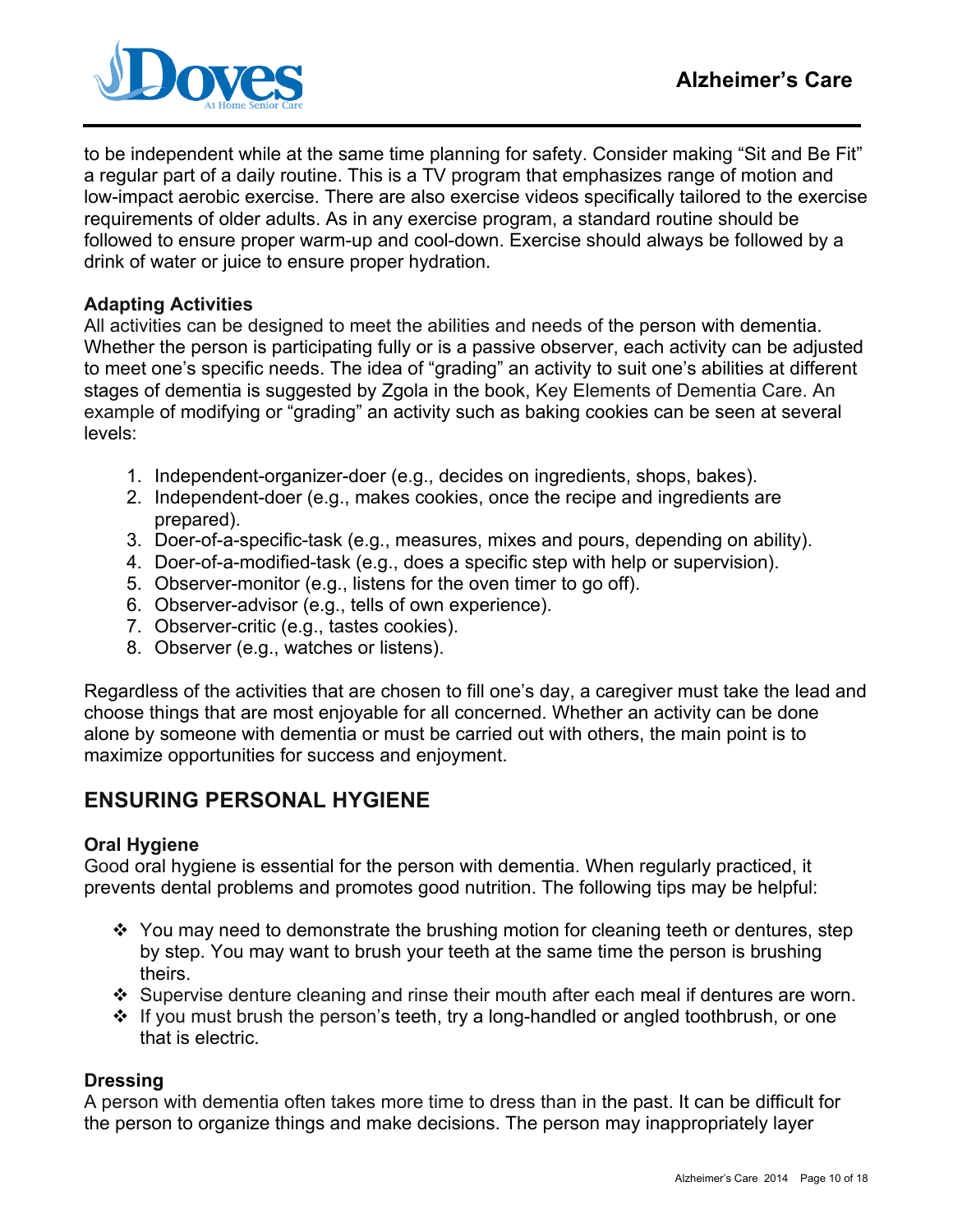

clothes or select the wrong clothing for the season. They may wear clashing colors or forget to put on some item of clothing. Allow the person to dress on their own for as long as possible:

- $\cdot$  Lay clothes out in the order a person should put them on such as underclothes first and then a skirt and sweater.
- $\cdot$  If necessary, hand the person each item of clothing or give step-by-step instructions as needed.
- $\div$  Eliminate a large selection of clothes. Keep only seasonal clothes in the closet or dresser and reduce the number of clothing choices.
- $\div$  You may want to keep the closet locked and put out one outfit at a time.
- $\hat{P}$  A person may try to wear the same clothing every day. If so, buy three or four sets of the same clothes and rotate them.
- Clothing should be loose-fitting and comfortable. Women should avoid girdles, controltop pantyhose, knee-high nylons, garters, high heels, constricting socks and binding bras. Short cotton socks and loose cotton underwear are best.
- If shoelaces, zippers, buttons and buckles become difficult to manage, try Velcro tape or large zipper pulls for clothing; slip-on shoes that won't slide off or sports shoes; sneakers with Velcro closures and pants with elastic waistbands.

## **Personal Grooming**

Grooming is another important daily activity that should be encouraged for as long as possible. Encourage a woman to wear makeup if she has always worn it. Stick to powder and lipstick only and avoid eye makeup. Encourage a man to shave and help him as needed. Use an electric razor to ensure safety. It's a good idea to continue taking the person to the barber or beauty shop or it may be possible to arrange for the barber or beautician to come to your home. Always keep the person's nails clean and trimmed.

# **PROMOTING MOBILITY AND EXERCISE**

Problems with mobility may occur in the middle to late stages of Alzheimer's disease. People with dementia who are able to walk and move independently tend to maintain a positive outlook and a good quality of life. As control of their life decreases because of the disease, their ability to walk encourages self-confidence. The body needs to move to maintain use of muscles and joints and promote good cardiovascular functioning, weight control, healthy sleep habits and healthy skin. Getting outside every day for a walk should be part of the daily routine. An exercise routine is also encouraged.

The person with Alzheimer's disease may have some problems that limit their mobility and ability to exercise. These include poor endurance, poor coordination, sore feet, an acute illness and confinement to bed. You can encourage mobility by suggesting simple activities around the home such as sweeping and dusting. Try to make the exercise fun by counting repetitions. Have the person wear a radio with earphones to prevent them from being distracted by noises in the room. Suggest the person use a stationary bike to exercise. Balls or balloons can be used for stretching. Be sure the person is safe when they exercise.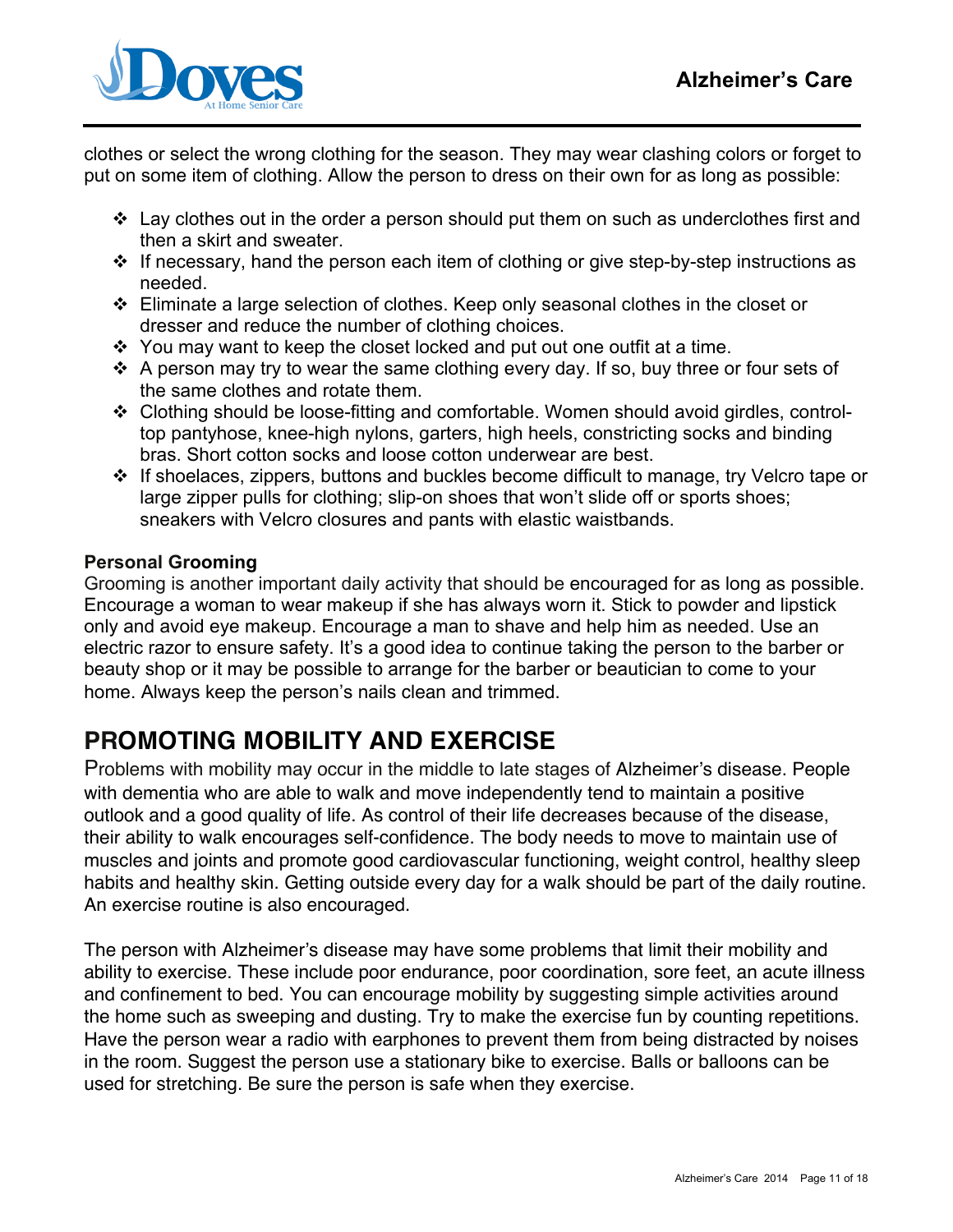

# **Dealing with immobility**

If the person cannot move on their own, you can move their body joints with "range of motion" exercises. Move each joint six to eight times. A physical therapist, nurse or occupational therapist should demonstrate this method for you. If these exercises are not done correctly, joints can be damaged. Helping the immobile person to move is very important because it slows the breakdown of skin and contracture of arms, hands and legs.

Here, too, are suggestions to help the bedridden person be more comfortable:

- $\div$  To reduce pressure sores, use specialized seat cushions and bed mattresses.
- $\div$  Make sure to reposition the person at least every two hours.
- $\cdot$  When the person is seated, give them a lap-board to rest the arms and help support the upper body.
- $\div$  A wedge-shaped cushion for the chair that is high in the front and slants to the back of the chair will help the person sit up straight and prevent them from sliding out of the chair.

## **When the problem is too much mobility**

Sometimes a person with dementia walks or paces for hours. Pacing may actually help to ease tension. However, if the person is too active, they may be losing weight and will need to be closely monitored. Make sure the person has sturdy, comfortable walking shoes. Frequent snacks or meals served "on the move" may reduce the possibility of excessive weight loss. Although it should only be implemented as a last resort, a restraining device may have to be used if the person is unsafe to oneself or others. A restraint can be a vest-like garment that is tied to a chair. Such equipment can be purchased at medical supply stores. Ask a health care professional to demonstrate how to use the restraints to ensure they are used safely and correctly; misuse may result in serious injury.

## **Body mechanics**

You must always be aware of your own strength when assisting the person. An injured back, for example, will greatly limit your ability to provide care. To avoid injury when lifting someone, try to use your body wisely. Practice "body mechanics," described below:

- Hold person close to your body
- ❖ Bend at knees
- ❖ Place feet apart
- $\cdot$  When lifting, bend at the knees and then straighten your thigh muscles; keep your back straight and do not bend at the waist.
- $\div$  Hold the person to be lifted as close to you as possible to avoid reaching away from your body.
- $\cdot$  Keep a wide base of support by placing one foot in front of the other or spacing your feet comfortably apart.
- $\div$  Use little steps to move the person from one seat to another; do not twist your body.
- $\div$  A physical therapist, nurse or occupational therapist can demonstrate these techniques for you. Ask your physician for a referral to one of these professionals.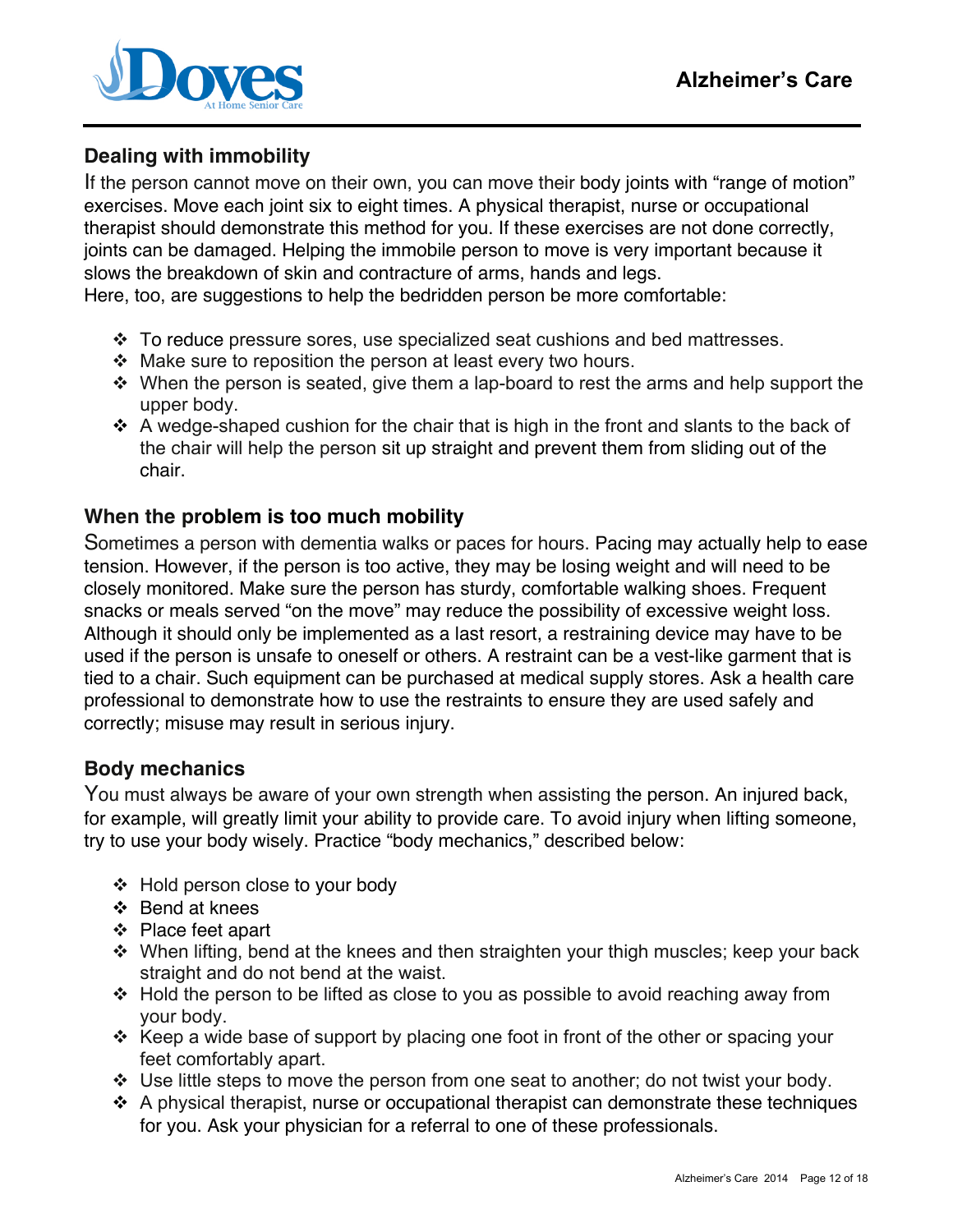

# **DEALING WITH INCONTINENCE**

Loss of bowel and bladder control or "incontinence" may occur as Alzheimer's disease progresses into the late stage. Bowel incontinence is a separate problem from bladder incontinence, and a less common one. One can occur without the other. Whenever incontinence occurs, the person may either be unaware of the problem or, at the other extreme, very upset by it.

# **Bladder incontinence**

Bladder or urine incontinence may occur in a number of ways: leaking or dribbling of urine, emptying of the bladder at once, soiled undergarments or bed linens. In any case, if urine incontinence is a problem, a physician should be consulted. There may be a treatable cause of the incontinence such as a urinary tract infection, enlarged prostate gland, dehydration, uncontrolled diabetes, and use of water pills or excessive amounts of caffeine. The physician will want to know several things about the incontinence, such as:

- $\div$  Does the person leak urine when they laugh, cough or lift something?
- Does the person urinate frequently and can they get to the bathroom on time?
- ❖ Are they urinating in improper places?
- $\div$  Is the person taking diuretics, antihistamines, antidepressants or sedatives?
- $\cdot \cdot$  Is this a regular or occasional problem?

First of all, you may need to remind the person to go to the toilet every two to three hours in an effort to minimize or prevent incontinence. It is important to keep the person's clothing comfortable, and easy to remove. Jogging suits, for example, are simple to put on and take off. Keeping a diary of the person's toilet and fluid intake habits may help manage the incontinence. Does the person urinate first thing in the morning or right after drinking caffeinated fluids? Use this information to develop a schedule.

Make sure the person drinks at least six 8-ounce glasses of fluid each day. Don't greatly restrict fluids unless a fluid restricted diet has been recommended. If incontinence occurs at night, you may want to limit fluids after 6 p.m. or 7 p.m. Before bedtime, fresh fruit rather than fluids can quench the thirst.

If the person is confused, using the bathroom will be a challenge. There are ways you can help minimize the confusion, such as marking the bathroom door with a colorful sign that reads, "TOILET." The bathroom should be safe and comfortable; the person may get agitated if the lighting is too bright, or the temperature is too warm or too cold. The toilet seat should be stable and at a good height. Raised toilet seats are available at medical supply stores. Public restrooms may present special problems for the person with dementia. If possible, try to assist the person when using a public bathroom.

Many products for incontinence are available in drug stores and medical supply stores. These products include adult disposable diapers, bed protectors and waterproof mattress covers.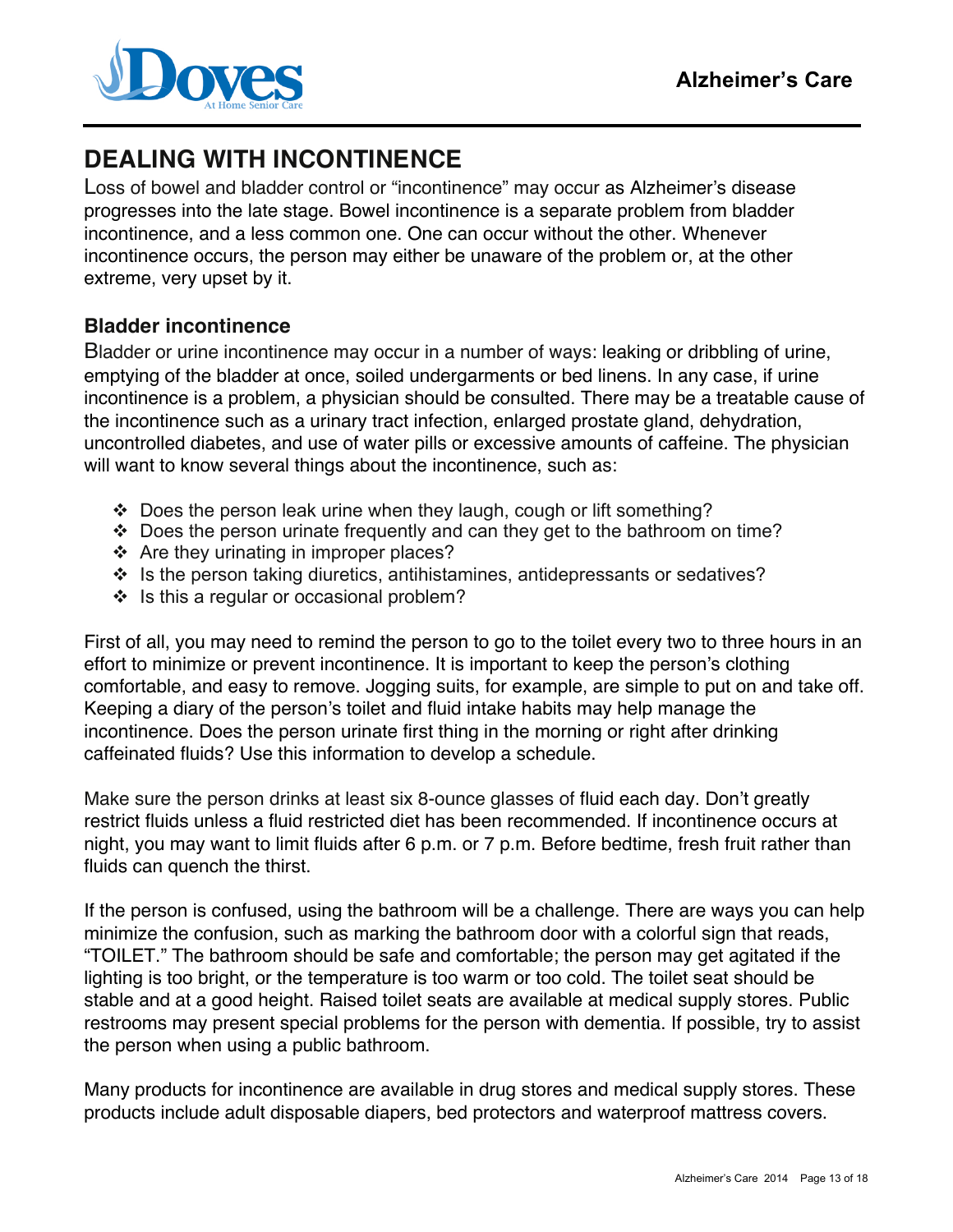

# **ADDRESSING NUTRITIONAL NEEDS**

In the early stage of Alzheimer's disease, eating habits usually do not change unless the person lives alone. In this case, there is a chance that meals are skipped or forgotten. There is also the risk of burning foods left cooking on the stove and starting a house fire. These are signs that the person probably should not be living alone any longer. In the meantime, foods may have to be purchased that are easy to prepare. Reminding the person by phone to eat may be sufficient. On the other hand, someone may have to prepare the meals. You may be able to arrange home-delivered meals through a local social service agency or catering service.

It is not unusual for a person with Alzheimer's disease to have a change in eating patterns in the middle and late stages. The person may no longer be aware of a mealtime schedule. Food may be either of increased interest, or of little or no interest. The person may forget how to cook and eat only a limited variety of foods. Whatever the case may be, a person with Alzheimer's disease may not be getting proper nutrition. Here are some suggestions for improving eating habits.

### **Mealtime at home**

- Provide a quiet environment and regular routine to prevent confusion. Avoid overstimulation with television, noise and too many people. You may want to play soft, relaxing music during mealtime.
- $\cdot \cdot$  Try offering just one food at a time instead of filling the plate and table with too many things, which may be distracting.
- $\cdot$  If the person is on a sugar-restricted (diabetic) or salt-restricted diet, try to keep certain foods out of reach such as ketchup, vinegar, oil, salt and pepper. A locksmith can put a lock on the refrigerator door if necessary. Putting masking tape near the top and/or bottom of the door may be enough of a hindrance. Childproof locks can secure cabinets.
- $\cdot$  If a person has dentures, make sure they are tight-fitting. Loose dentures may cause choking or pain, making it difficult to eat. It may be best to leave loose dentures out until the person can be refitted for new dentures.
- A person may eat with their fingers. Offer finger food such as cheese, small sandwiches, kabobs, fried chicken, fresh fruits or vegetables. Sandwiches made with pita bread are easy to handle.
- $\div$  Have the person wear a bib to prevent soiling their clothing. You may want to use a plastic or cloth cape that can be purchased at a wholesale outlet for beauty supplies.

## **Utensils**

- $\div$  Make sure the dish and placemat are different colors so they are more visible. To keep dishes from sliding, try putting a wet washcloth or suction cups underneath the dishes. Suction cups are available at medical supply houses. You may also want to try skidresistant placemats.
- $\cdot$  A bowl is usually easier to manage than a plate. However, a "plate guard" can keep food from being pushed off a plate. You can also use a "scoop dish" that can be purchased at medical supply stores.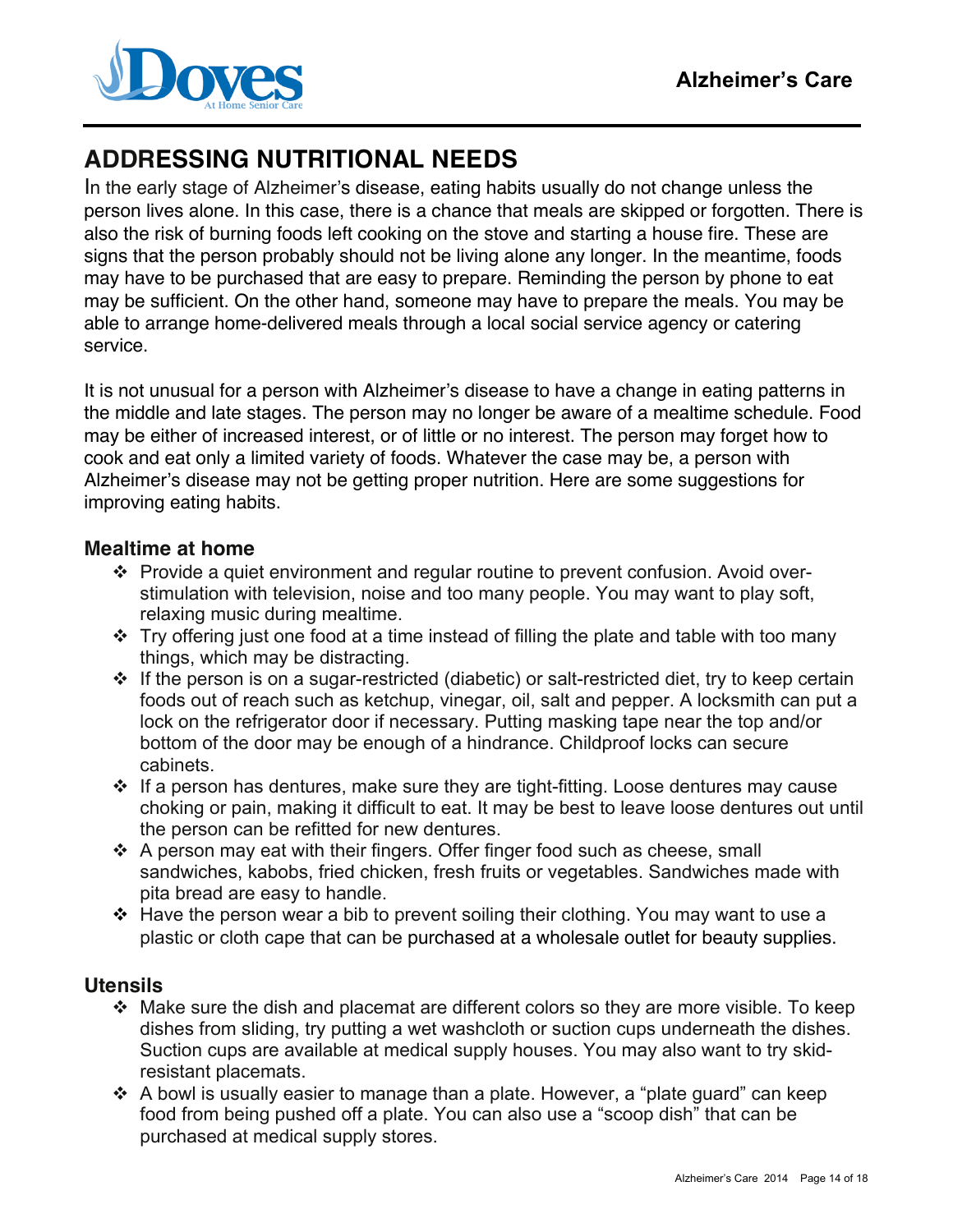

- Travel mugs or spill-proof cups are useful for drinking soups and beverages.
- $\cdot \cdot$  To help the person "catch on" to the motion of eating, place the fork or spoon in their hand, and help them guide the utensil to the mouth. Visual and verbal cues are often helpful, such as saying, "Put the spoon in your mouth" and then demonstrating this action.
- $\div$  If hand coordination is a problem, try using utensils with large handles. You can purchase these or use foam rubber to build up the handles of your spoons, forks and knives.

## **Dining at a restaurant**

- To avoid anxiety while waiting to be served, choose quiet, well-lighted restaurants where service is fast but friendly.
- Consider carrying printed cards to hand waiters that read: "My companion has Alzheimer's disease and cannot always understand you. Your understanding and patience will be appreciated."

## **Weight loss**

As Alzheimer's disease progresses, weight loss is sometimes a problem. The person with the disease may have a loss of appetite or difficulty chewing or swallowing. Most often, increased pacing and activity without appropriate food intake causes weight loss. Following are ways you can help increase the person's appetite and the amount of food they eat:

- Encourage the person to eat high-calorie, nutritious foods. Offer high-calorie snacks such as protein milk shakes. You can purchase high-protein drinks and powders at any drug- store. Put pureed food in instant breakfast or high protein drinks. Let the person drink the food instead.
- $\div$  Offer a multivitamin once a day.
- Double portions of breakfast food as the person will often eat breakfast, since it is the first meal of the day.
- Don't skimp on fats. Use extra cooking oil, margarine, butter and mayonnaise in cooking and preparing food.
- $\div$  Consult your physician if the person has significant weight loss, such as 10 pounds in a month.

## **Problems with swallowing**

As Alzheimer's disease progresses to the late stage, the person may no longer have the coordination to chew and swallow correctly, which can lead to poor nutrition and weight loss. If there is choking with each bite of food, there is a risk that the food could go into the lungs and cause pneumonia. These suggestions may ease problems with swallowing:

- $\cdot$  Make sure that food is cut up in small pieces and is soft enough to eat.
- Ground or pureed foods may ensure safe swallowing. You can grind or puree most foods in a blender or a baby food grinder.
- Offer other soft foods such as ice cream, milk shakes, yogurt, cream soups, applesauce, Jello or custard.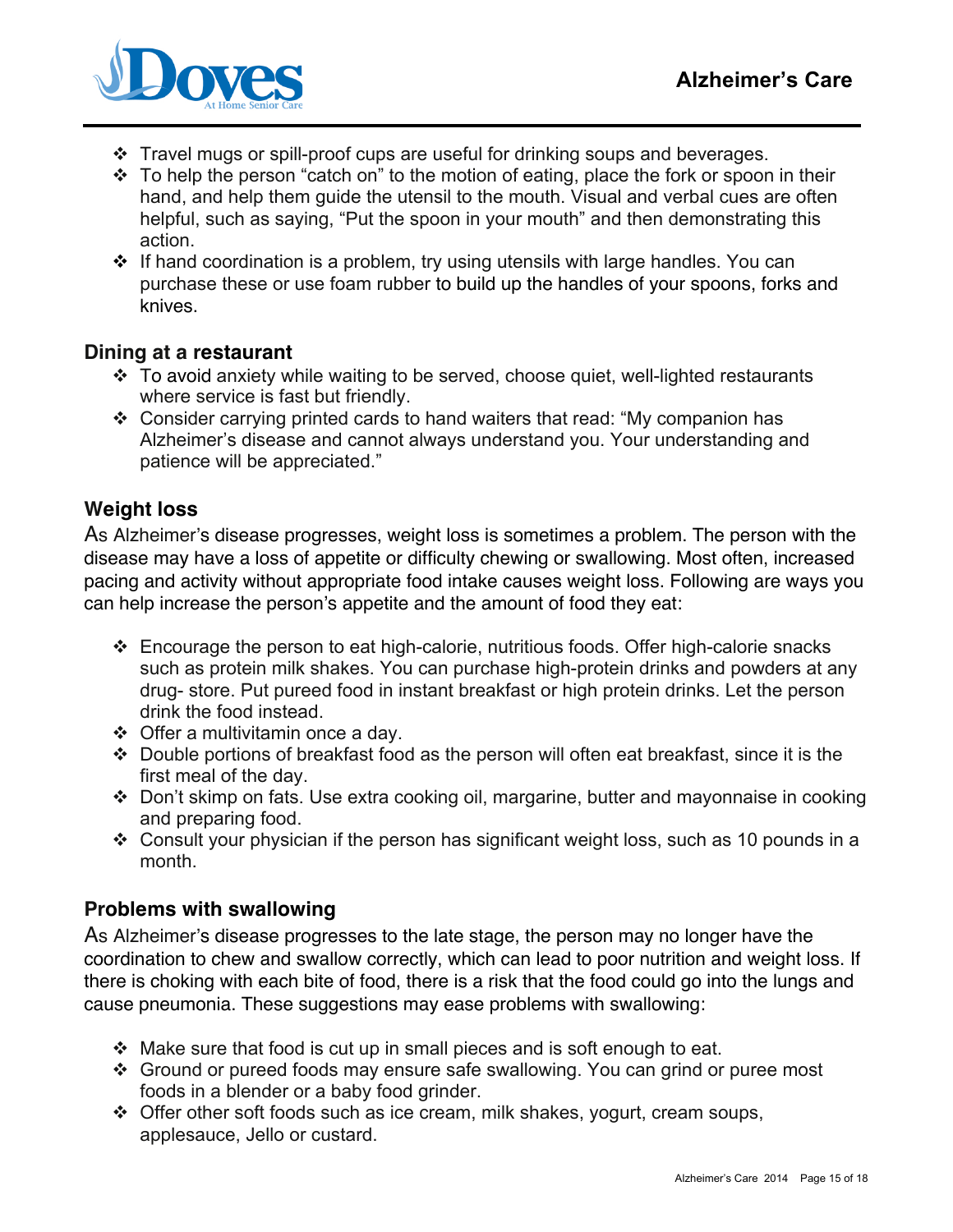

- Thin liquids are most difficult to swallow. Remember these tips: Do not have the person use a straw. Instead, have them drink small sips from a cup. Milk may not be a good choice; it tends to get caught in the throat.
- $\div$  Cold drinks are easier to swallow than hot drinks.
- A product called "Thick-It" is available in most drugstores. It can be added to liquids to thicken their consistency.
- Don't hurry the person. Each mouthful should be chewed and swallowed before the person takes another bite.
- \* Don't feed a person who is drowsy or lying down. The person should be in an upright, sitting position during the meal, and for at least 20 minutes after the meal.
- When swallowing, have the person keep their neck forward and chin down.

Some people may go through phases of having a poor appetite and then resume better eating habits. Try to make meal-time a social, enjoyable activity.

# **UNDERSTANDING BEHAVIOR AS A FORM OF COMMUNICATION**

With any person the way we act and behave is really a form of communication. It tells those around us what we are thinking and what we are feeling. Along with what people say, their behavior and actions are an important indicator of their thoughts and moods.

People with Alzheimer's disease begin to have more trouble expressing themselves verbally. They are not always able to tell us what they are feeling and thinking. For this reason, the behaviors they exhibit really become an important way for them to communicate with those around them. Looking closely at their behaviors becomes our chance to better understand what the person might be feeling.

This might take a change in attitude on the part of the caregiver. Years ago it was thought that the behaviors exhibited by the person with Alzheimer's disease were an unfortunate and inevitable part of the disease process. It was thought that the best course of action was to try and stop the behavior without really looking at what might be causing the person to act in such a way.

We now understand that to best meet the needs of the person with Alzheimer's disease it is more important to look at all behaviors, both positive and negative, and ask what might the person be feeling to respond in such a way. If the behavior they are exhibiting seems positive we want to encourage that to continue. If the behavior they are exhibiting is negative and unpleasant for the person we want to learn why that might be happening and think of ways to reduce it from happening again.

When looking at the behaviors that someone is exhibiting a person takes on the role of an investigator. One must ask such questions as what might the person be feeling and why would they be feeling that way? Are there any factors that might be influencing the person? Some of these factors include emotional and physical well-being, environmental factors, and the approaches of others.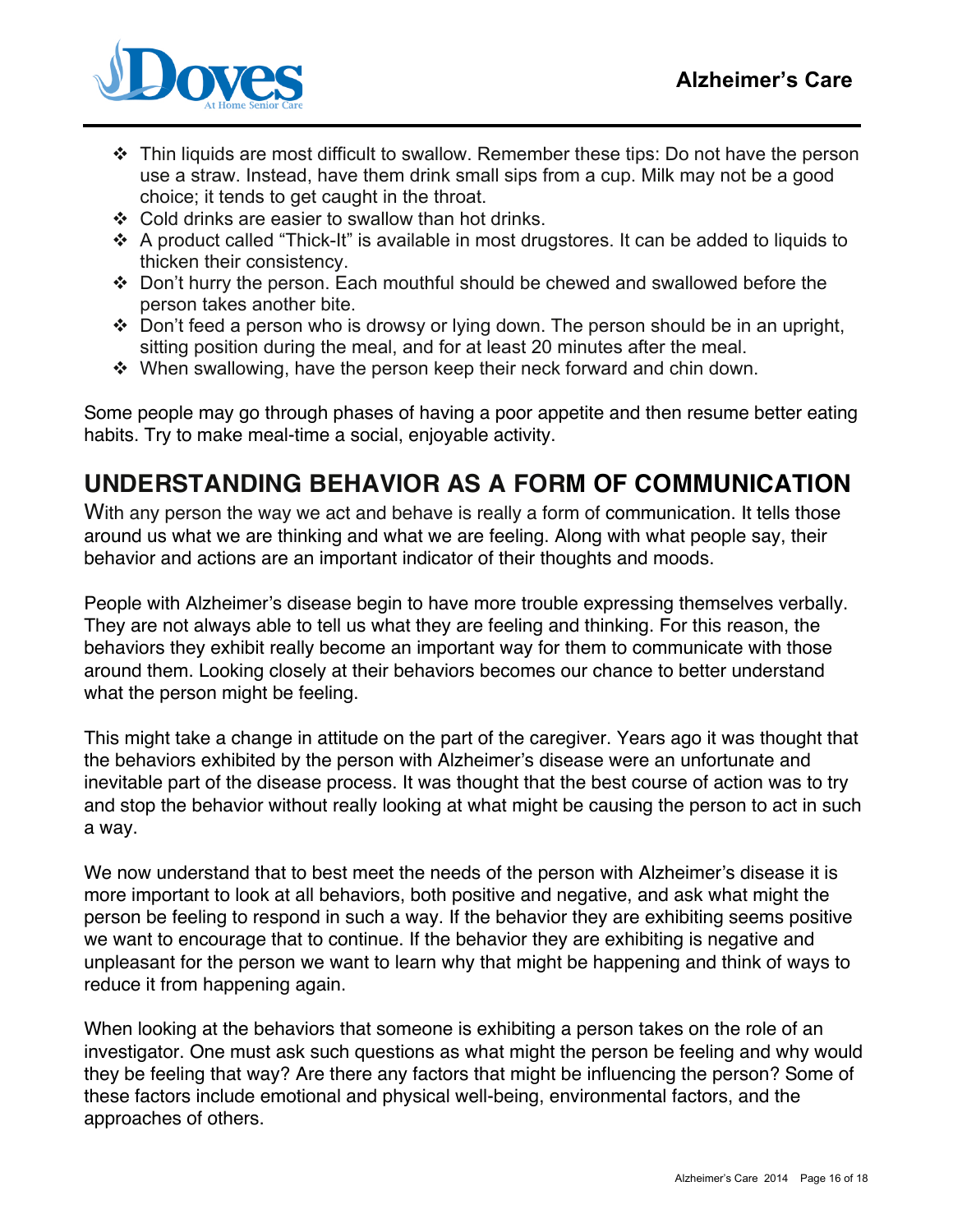

## **Emotional Well-Being**

Our emotional well-being greatly influences how we act. When we are feeling down, overwhelmed or scared we will show it through our behavior. People with Alzheimer's disease often feel this way. Their self-esteem is often lowered because of the confusion and uncertainty they are experiencing. They can also become stressed easily if there is a change in routine. If more people are over to visit or if they are going out to a new location they can become more agitated or anxious. At times they might become scared or frightened.

## **Physical Well-being**

Another factor that can influence how we act is our physical well-being. People with Alzheimer's disease are not always able to tell others when they are feeling uncomfortable or in pain. As family members we have to be very observant for any of the following physical problems:

- $\div$  Negative reaction to medication
- $\div$  Pain n impaired sleep
- ❖ Infections
- Dehydration and malnutrition
- ❖ Constipation
- $\div$  Poor vision and hearing

## **Environmental Factors**

Sometimes the environment can be confusing or overwhelming for anyone. This can especially be true for a person who is confused. Finding their way from one room to the other can be stressful and difficult. This is true even in a home where they have lived many years. Noise around them might be more then they can tolerate, such as TV, radio, and other's talking or laughing. You might need to look around your home and see if there is anything that could be adding to the stress of the person.

## **Approaches from Others**

The final area of stress that can influence the person's behavior is the approach of others around them. If unrealistic expectations or demands are placed on the person it will probably add to their levels of anxiety. At times it can be difficult to remember that the person might not be able to do all the tasks that they had done before. It is not always easy to accept the fluctuation with this disease, where one day their abilities can greatly differ from another day. As caregivers we must keep in mind that this disease can make even simple activities difficult for the person to perform.

Also, sometimes a person's verbal response can add to the anxiety of the person with Alzheimer's disease. People with dementia are not always able to understand words said to them but they are very good at picking up on the mood of the person. If their caregiver shows that they are angry, frustrated or annoyed the person with AD often becomes aware of this. The most successful caregivers find ways to keep these emotions from the person. This is not always easy since these are often common emotions for a caregiver. It takes practice to see